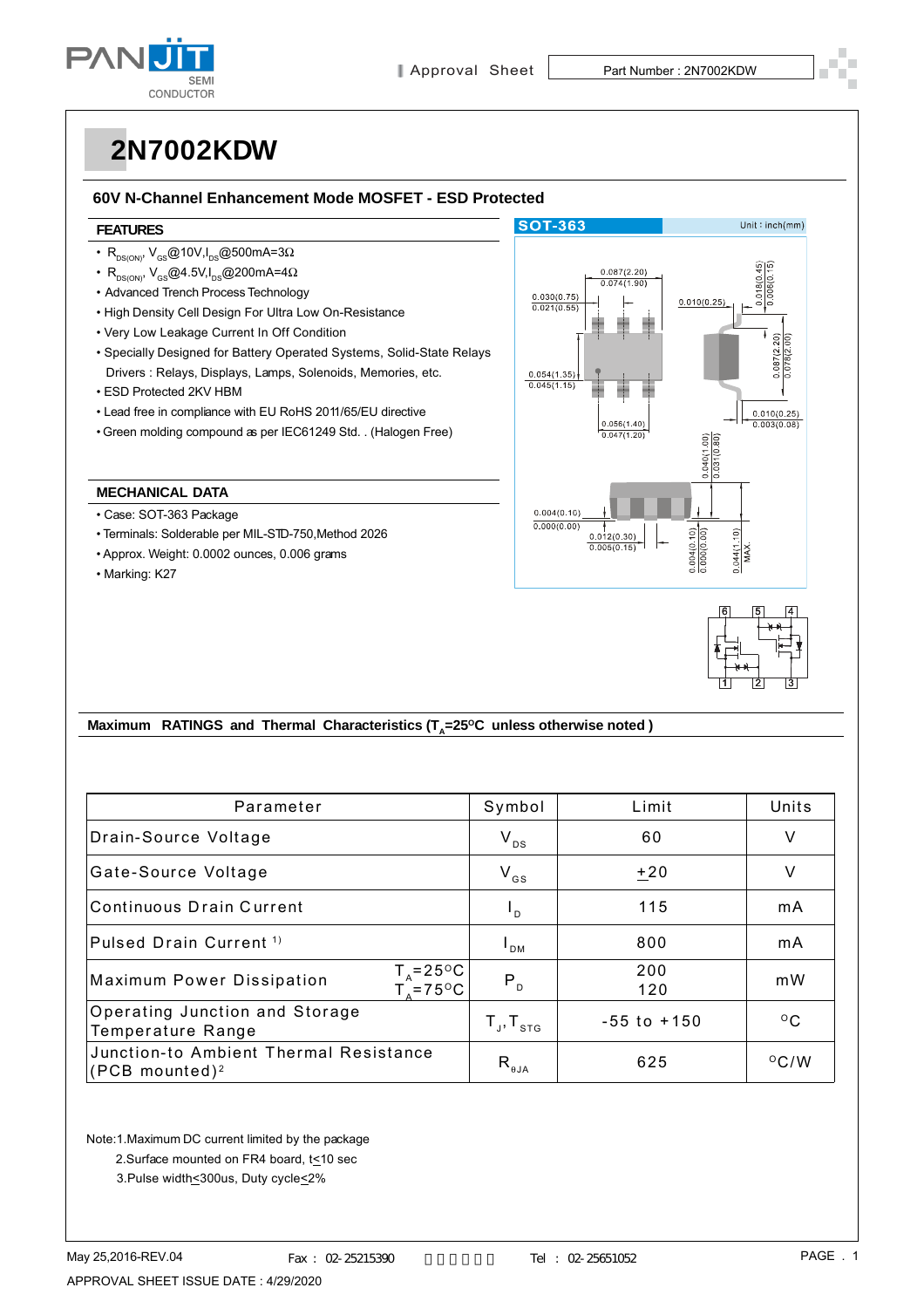

### **ELECTRICAL CHARACTERISTICS**

| Parameter                              | Symbol                         | <b>Test Condition</b>                                                                                        | Min.                     | Typ. | Max.           | Units  |  |
|----------------------------------------|--------------------------------|--------------------------------------------------------------------------------------------------------------|--------------------------|------|----------------|--------|--|
| Static                                 |                                |                                                                                                              |                          |      |                |        |  |
| Drain-Source Breakdown<br>Voltage      | $BV_{DSS}$                     | $V_{gs} = 0V$ , $I_p = 10uA$                                                                                 | 60                       |      |                | V      |  |
| Gate Threshold Voltage                 | $V_{GS(th)}$                   | $V_{DS} = V_{GS}$ , $I_{D} = 250 uA$                                                                         | $\mathbf{1}$             |      | 2.5            | V      |  |
| Drain-Source On-State<br>Resistance    | $R_{DS(on)}$                   | $V_{\text{cs}}$ =4.5V, I <sub>n</sub> =200mA                                                                 | $\overline{\phantom{a}}$ |      | 4.0            |        |  |
| Drain-Source On-State<br>Resistance    | $R_{DS(on)}$                   | $V_{\text{gs}}$ =10V, I <sub>p</sub> =500mA                                                                  | $\blacksquare$           |      | 3.0            | Ω      |  |
| Zero Gate Voltage Drain<br>Current     | $I_{DSS}$                      | $V_{\text{ns}}$ =60V, V <sub>cs</sub> =0V                                                                    | $\blacksquare$           |      | 1              | uA     |  |
| Gate Body Leakage                      | $I_{\rm dss}$                  | $V_{gs} = \pm 20V$ , $V_{ps} = 0V$                                                                           | $\overline{\phantom{a}}$ |      | ±10            | uА     |  |
| Forward Transconductance               | $9_{fs}$                       | $V_{DS} = 15V$ , $I_D = 250mA$                                                                               | 100                      |      | $\blacksquare$ | mS     |  |
| Dynamic                                |                                |                                                                                                              |                          |      |                |        |  |
| Total Gate Charge                      | $Q_{\rm q}$                    | $V_{DS} = 15V$ , $I_D = 200mA$<br>$V_{GS} = 4.5V$                                                            |                          |      | 0.8            | nС     |  |
| Turn-On Delay Time                     | $t_{\circ n}$                  | $V_{_{DD}}$ =30V , R <sub>L</sub> =150Ω<br>I <sub>D</sub> =200mA , V <sub>GEN</sub> =10V<br>$R_c = 10\Omega$ |                          |      | 20             |        |  |
| Turn-Off Delay Time                    | $t_{\rm off}$                  |                                                                                                              | $\overline{a}$           |      | 40             | ns     |  |
| Input Capacitance                      | $C_{\text{iss}}$               | $V_{DS} = 25V, V_{GS} = 0V$<br>f=1.0MH <sub>z</sub>                                                          |                          |      | 35             |        |  |
| Output Capacitance                     | $\mathsf{C}_{_{\mathrm{oss}}}$ |                                                                                                              | $\overline{a}$           |      | 10             | pF     |  |
| Reverse Transfer<br>Capacitance        | $\mathbf{C}_{\rm rss}$         |                                                                                                              | $\blacksquare$           |      | 5              |        |  |
| Source-Drain Diode                     |                                |                                                                                                              |                          |      |                |        |  |
| Diode Forward Voltage                  | $V_{SD}$                       | $I_s = 200 \text{ mA}$ , $V_{gs} = 0 \text{ V}$                                                              |                          | 0.82 | 1.3            | $\vee$ |  |
| Continuous Diode Forward<br>Current    | $\mathsf{I}_\mathsf{s}$        |                                                                                                              |                          |      | 115            | mA     |  |
| <b>Pulsed Diode Forward</b><br>Current | $I_{\rm sM}$                   |                                                                                                              |                          |      | 800            | mA     |  |



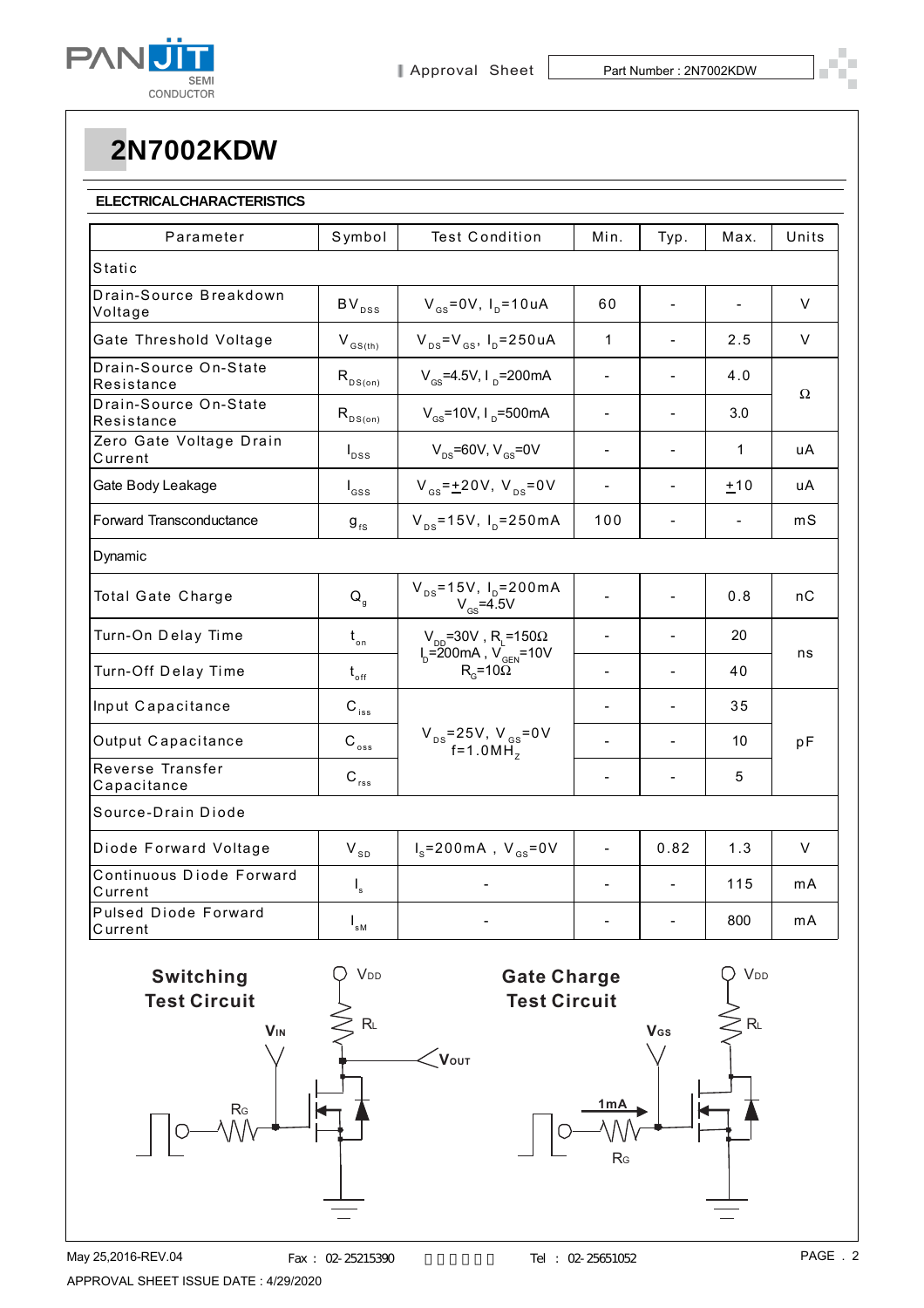

### Typical Characteristics Curves  $(T_A=25^\circ C,$ unless otherwise noted)



### FIG.1- Output Characteristic



FIG.3- On Resistance vs Drain Current





### FIG.2- Transfer Characteristic



FIG.4- On Resistance vs Gate to Source Voltage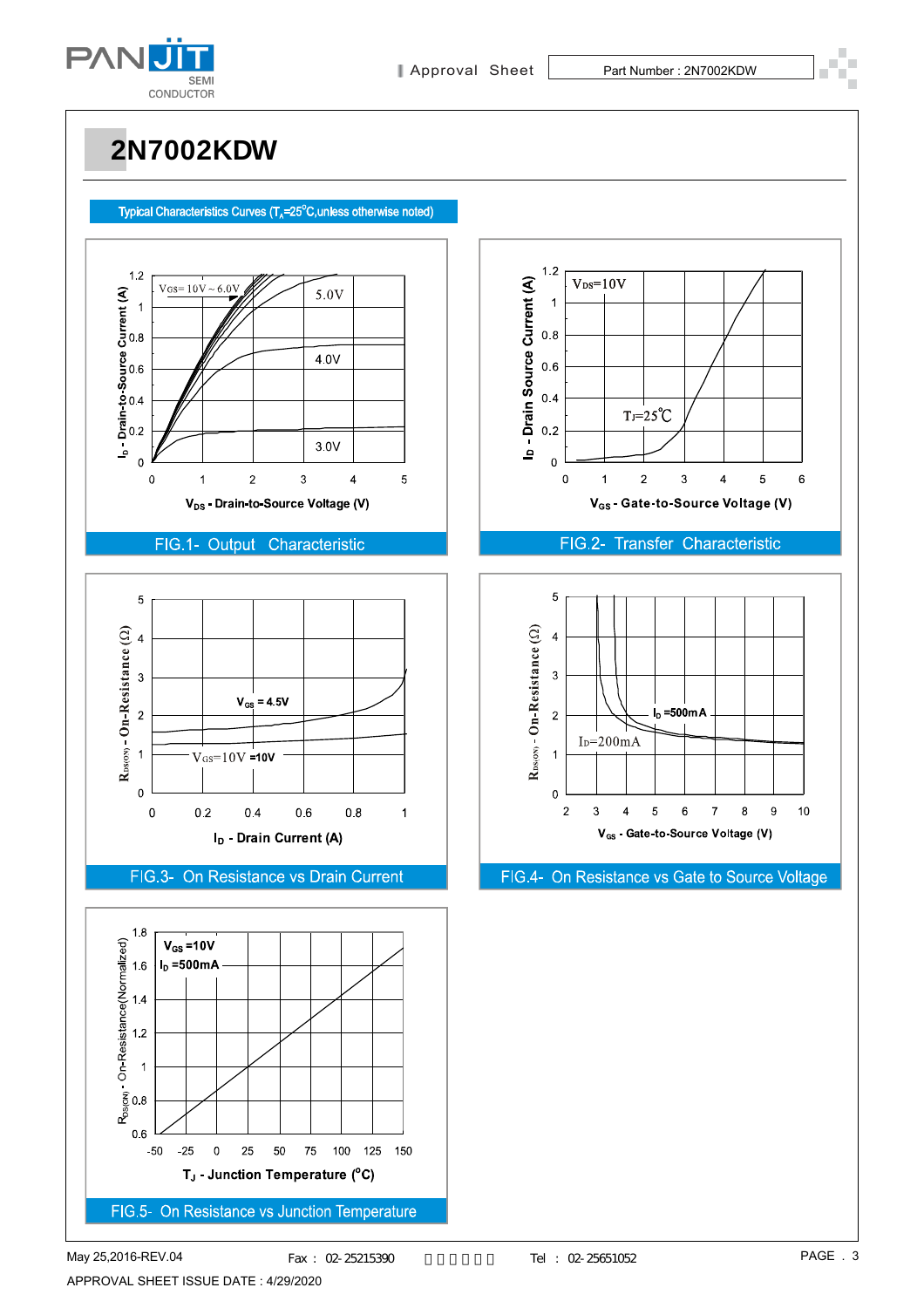



ś  $0.7$  $-50$  $-25$  $\mathbf 0$ 25 50 75 100 125 150 T<sub>J</sub> - Junction Temperature (°C)

Fig.8 - Threshold Voltage vs Temperature



 $10$  $V_{DS}=10V$ V<sub>GS</sub> - Gate-to-Source Voltage (V)  $I<sub>D</sub>=250mA$  $\overline{8}$  $\boldsymbol{6}$  $\overline{\mathbf{4}}$  $\overline{2}$  $\mathbf{0}$  $0<sub>2</sub>$  $0.4$  $06$  $0.8$  $\overline{0}$  $\overline{1}$ Q<sub>g</sub> - Gate Charge (nC)





Fig.9 - Breakdown Voltage vs Junction Temperature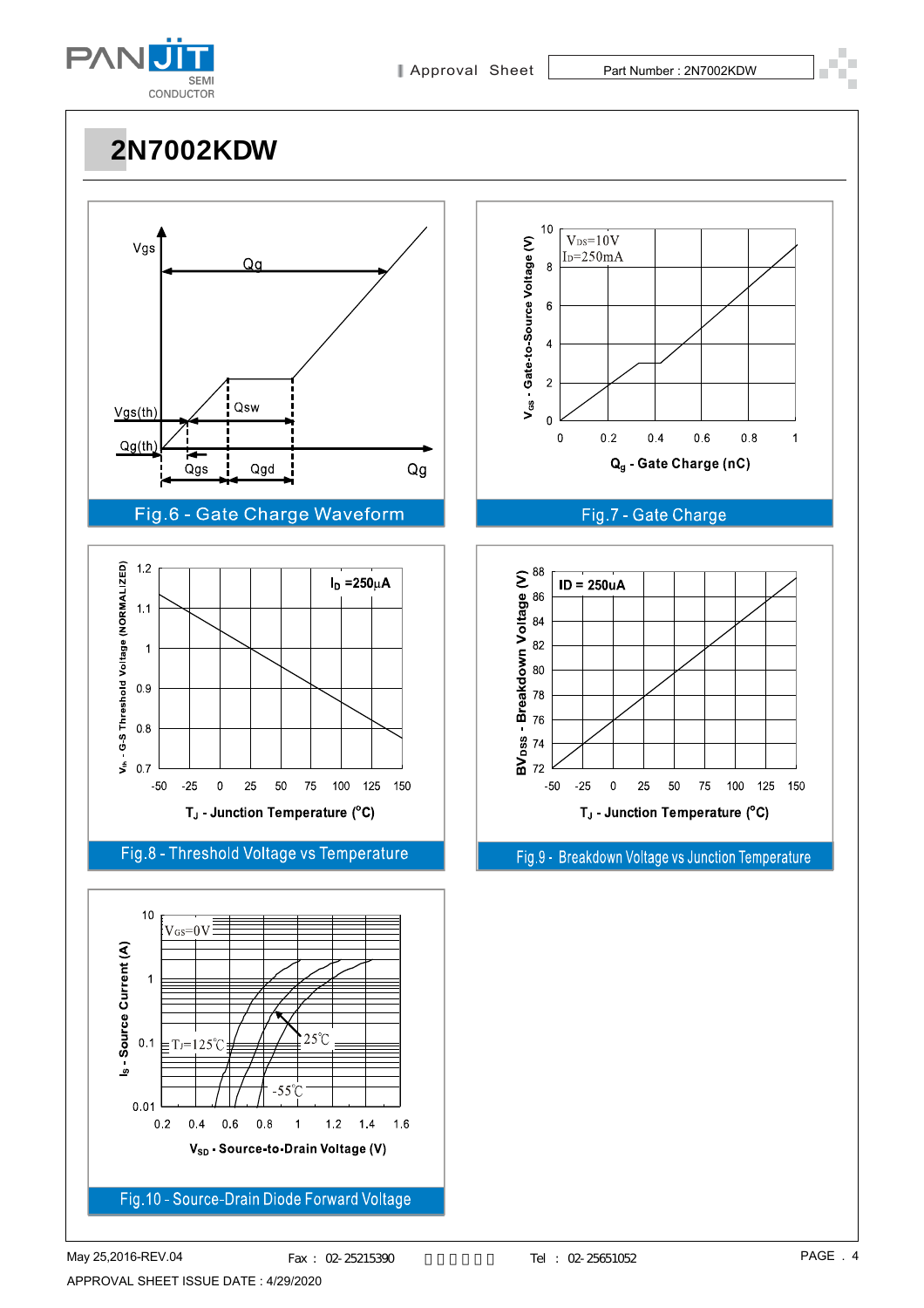

#### **MOUNTING PAD LAYOUT**



### **ORDER INFORMATION**

- Packing information
	- T/R 10K per 13" plastic Reel

T/R - 3K per 7" plastic Reel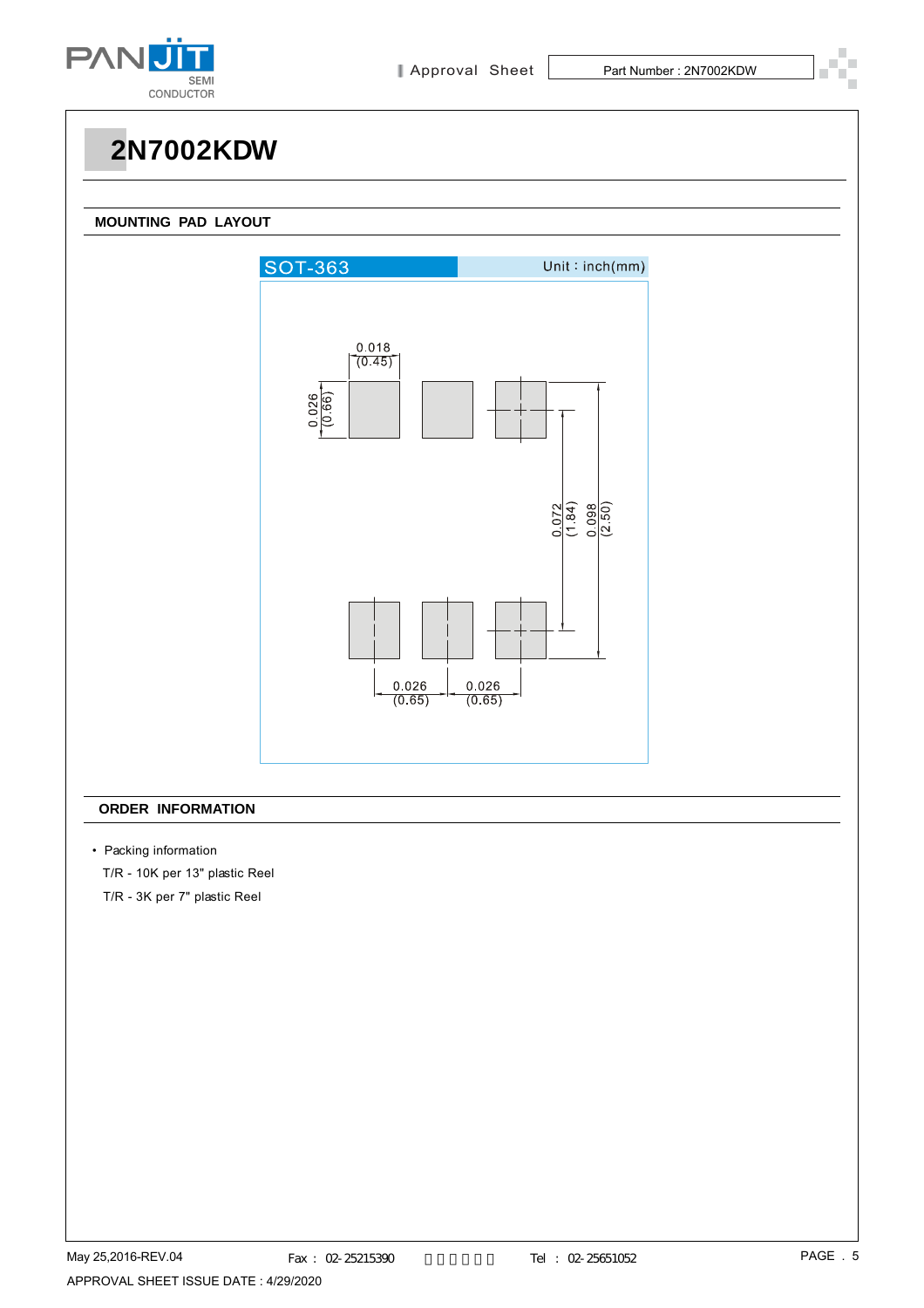

## **Part No\_packing code\_Version**

2N7002KDW\_R1\_00001 2N7002KDW\_R2\_00001

## **For example :**

## **RB500V-40\_R2\_00001**



| <b>Packing Code XX</b>                         |                      |                                            | <b>Version Code XXXXX</b> |                                                      |   |                                       |
|------------------------------------------------|----------------------|--------------------------------------------|---------------------------|------------------------------------------------------|---|---------------------------------------|
| <b>Packing type</b>                            | 1 <sup>st</sup> Code | Packing size code                          |                           | 2 <sup>nd</sup> Code HF or RoHS 1 <sup>st</sup> Code |   | 2 <sup>nd</sup> ~5 <sup>th</sup> Code |
| <b>Tape and Ammunition Box</b><br>(T/B)        | A                    | N/A                                        | $\bf{0}$                  | <b>HF</b>                                            | 0 | serial number                         |
| <b>Tape and Reel</b><br>(T/R)                  | R                    | 7"                                         |                           | <b>RoHS</b>                                          | 1 | serial number                         |
| <b>Bulk Packing</b><br>(B/P)                   | В                    | 13"                                        | $\mathbf{2}$              |                                                      |   |                                       |
| <b>Tube Packing</b><br>(T/P)                   |                      | 26mm                                       | X                         |                                                      |   |                                       |
| <b>Tape and Reel (Right Oriented)</b><br>(TRR) | S                    | 52 <sub>mm</sub>                           | γ                         |                                                      |   |                                       |
| <b>Tape and Reel (Left Oriented)</b><br>(TRL)  |                      | <b>PANASERT T/B CATHODE UP</b><br>(PBCU)   | U                         |                                                      |   |                                       |
| <b>FORMING</b>                                 | F                    | <b>PANASERT T/B CATHODE DOWN</b><br>(PBCD) | D                         |                                                      |   |                                       |